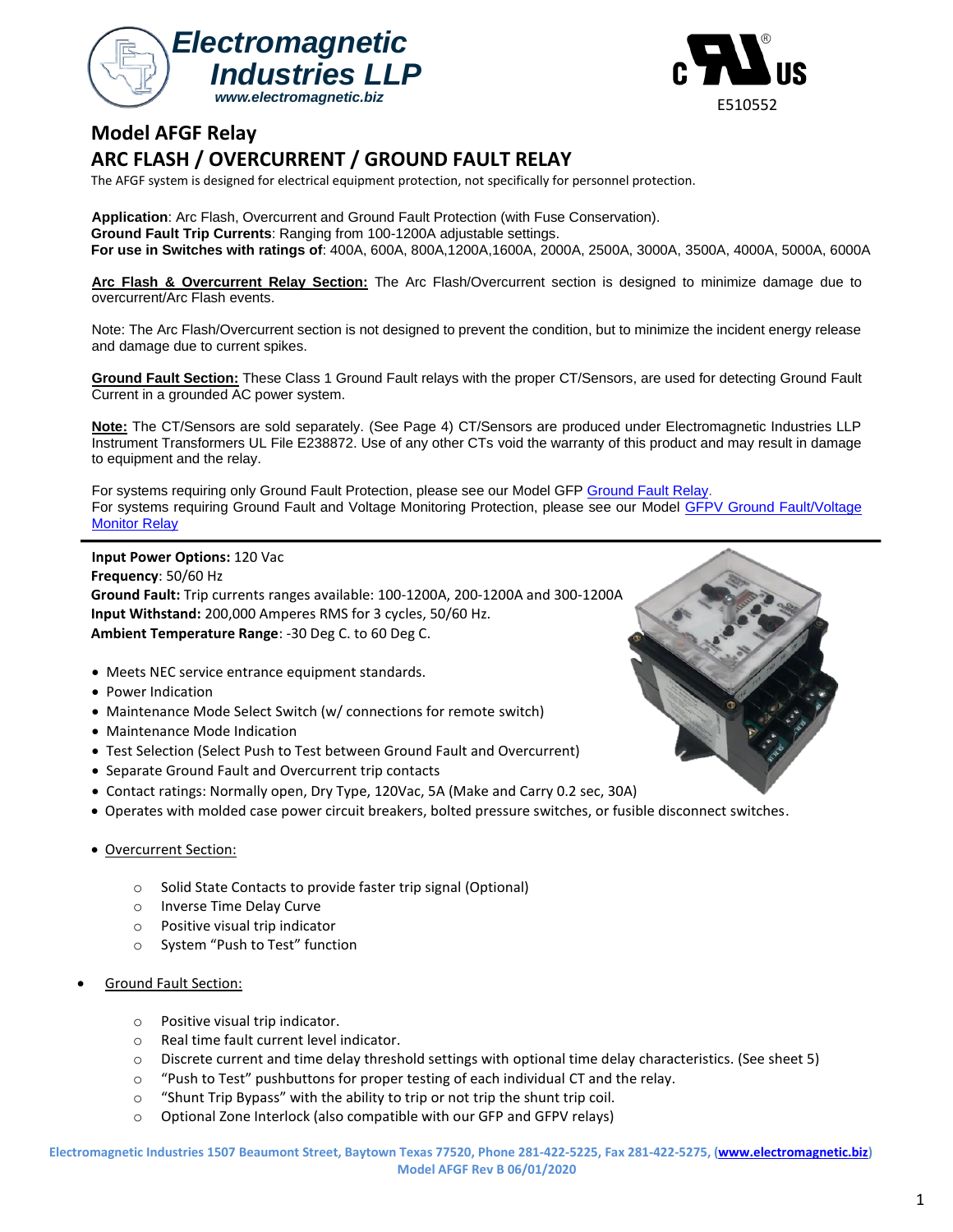



### **Maintenance Mode:**

- If the AFGF detects a Ground Fault while in the Maintenance Mode, the relay will trip instantaneously when the Pick-Up Amps setting is reached, regardless of the time delay setting.
- While in Maintenance mode, the Overcurrent trip setting is reduced to instantaneous trip at 250% of switch rating.
- Both the Mode switch on the panel and the remote switch (if used) must be in the "Off" or "Closed" position for the unit to be in "Normal Mode". If the remote switch is not used, a jumper must be placed across the terminals.
- Indications:
	- o Mode LED (Red) = Unit in Maintenance Mode
	- o Mode LED (Green) = Unit in Normal Mode

**Overcurrent Relay Section:** The Arc Flash/Overcurrent section is not designed to prevent, but to minimize damage due to current spikes.

- For the AFGF3 unit selection see page 4
- For CTs/Sensors selection see page 4

# **Overcurrent Protection Response Curves**

| Switch Rating |                         | <b>Maintenance Mode</b> |               |               |               |                           |
|---------------|-------------------------|-------------------------|---------------|---------------|---------------|---------------------------|
|               | $(0 - 300 \text{ sec})$ |                         |               |               | Instantaneous |                           |
| (Amps)        | 100% Time Delay         | 30% Time Delay          | 6% Time Delay | 3% Time Delay | Trip          | <b>Time Delay</b>         |
|               | 200%                    | 300%                    | 400%          | 500%          | 600%          | <b>Instantaneous 250%</b> |
| 400A          | 800A                    | 1200A                   | 1600A         | 2000A         | 2400A         | 1000A                     |
| 600A          | 1200A                   | 1800A                   | 2400A         | 3000A         | 3600A         | 1500A                     |
| 800A          | 1600A                   | 2400A                   | 3200A         | 4000A         | 4800A         | 2000A                     |
| 1200A         | 2400A                   | 3600A                   | 4800A         | 6000A         | 7200A         | 3000A                     |
| 1600A         | 3200A                   | 4800A                   | 6400A         | 8000A         | 9600A         | 4000A                     |
| 2000A         | 4000A                   | 6000A                   | 8000A         | 10000A        | 12000A        | 5000A                     |
| 2500A         | 5000A                   | 7500A                   | 10000A        | 12500A        | 15000A        | 6250A                     |
| 3000A         | 6000A                   | 9000A                   | 12000A        | 15000A        | 18000A        | 7500A                     |
| 3500A         | 7000A                   | 10500A                  | 14000A        | 17500A        | 21000A        | 8750A                     |
| 4000A         | 8000A                   | 12000A                  | 16000A        | 20000A        | 24000A        | 10000A                    |
| 5000A         | 10000A                  | 15000A                  | 20000A        | 25000A        | 30000A        | 12500A                    |
| 6000A         | 12000A                  | 18000A                  | 24000A        | 30000A        | 36000A        | 15000A                    |



**Electromagnetic Industries 1507 Beaumont Street, Baytown Texas 77520, Phone 281-422-5225, Fax 281-422-5275, [\(www.electromagnetic.biz\)](http://www.electromagnetic.biz/) Model AFGF Rev B 06/01/2020**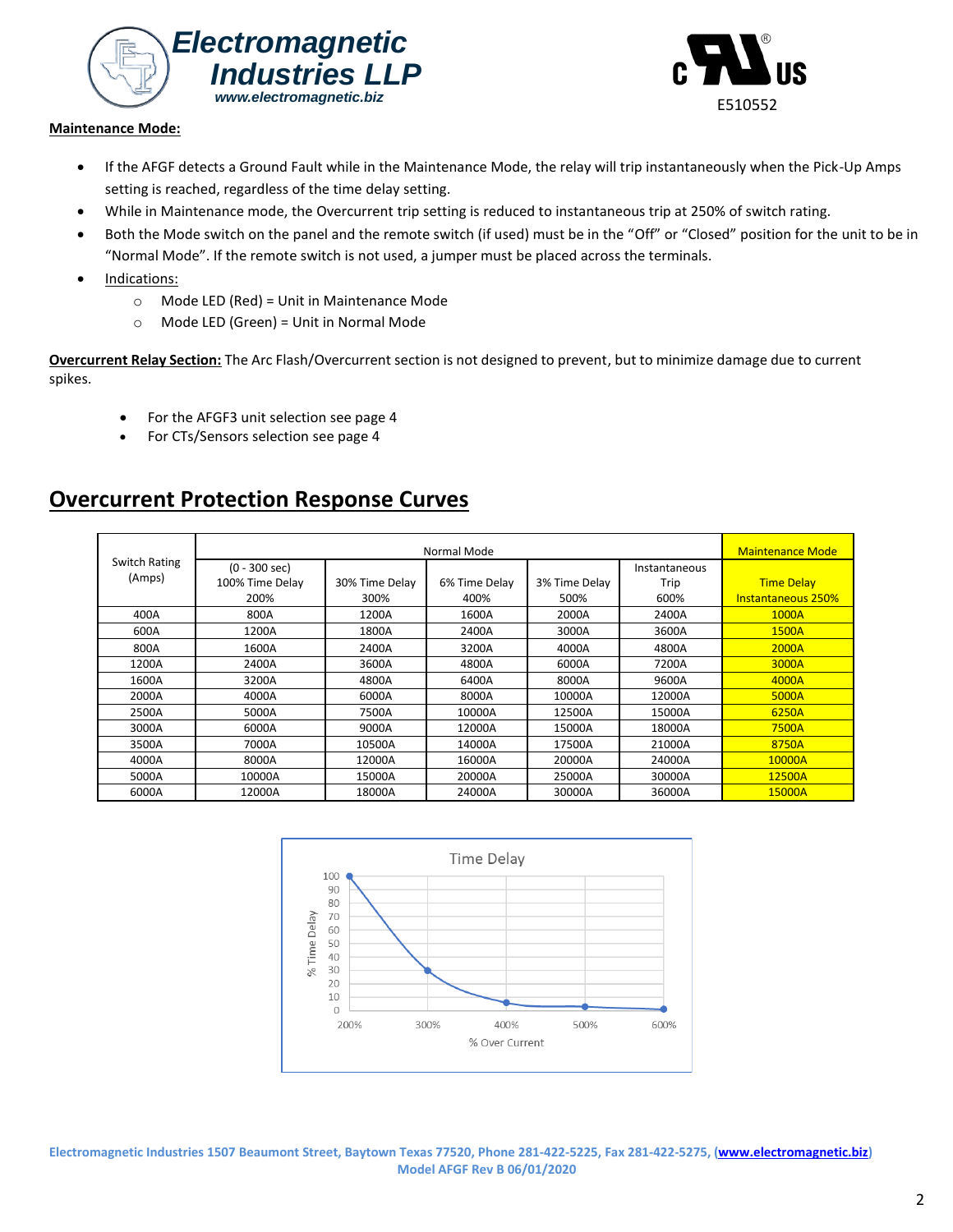



### **Ground Fault Section:**

The ground fault section has the adjustable time delay, adjustable pick-up amps setting, one "Push to Test" button for each CT, a "Shunt Trip Bypass", an LED bar graph to indicate GF Level, and a positive trip indication switch that must be reset manually after the trip.

- The relays for 400A 2000A have Pick Up Amps settings of 100, 200, 300, 400, 500, 600, 700, 800, 1000 & 1200Amps
- The relays for 2500A 4000A have Pick Up Amps settings of 200, 400, 600, 800, 1000 & 1200 Amps
- The relays for 5000A 6000A have Pick Up Amps settings of 300, 600, 900 & 1200 Amps

The AFGF relay will indicate the level of the ground fault on the bar graph. If the ground fault exceeds the set level, "Pick Up Amps", the GF time delay will begin. If the ground fault level exceeds the setpoint for the duration of the time delay, the ground fault contacts will change state. If power is still available, the AFGF will continue to indicate the level of the ground fault current at the time of the trip.

# **TYPICAL RESPONSE CURVES (Ground Fault)**

### **(OPTION 1)**

With the Option 1 Time Delay Curve, the ground fault must be present for the full length of the time delay. The ground fault amperage level does not affect the time delay. (i.e. The time delay will always be as set regardless of the amperage of the ground fault.)

# **(OPTION 2)**

With the Option 2 Time Delay Curve, the ground fault level will affect the time delay. The higher the ground fault level above the set-point, the faster the AFGF will trip. For every 100% above the threshold set-point, the time delay is reduced to  $\frac{1}{2}$  of the setting.



# **(OPTION 3)**

With the Option 3 Time Delay Curve, the ground fault level will affect the time delay. The higher the ground fault level above the set-point, the faster the AFGF will trip. For every 100% above the threshold set-point, the time delay is reduced to ¼ of the setting.



**Electromagnetic Industries 1507 Beaumont Street, Baytown Texas 77520, Phone 281-422-5225, Fax 281-422-5275, [\(www.electromagnetic.biz\)](http://www.electromagnetic.biz/) Model AFGF Rev B 06/01/2020**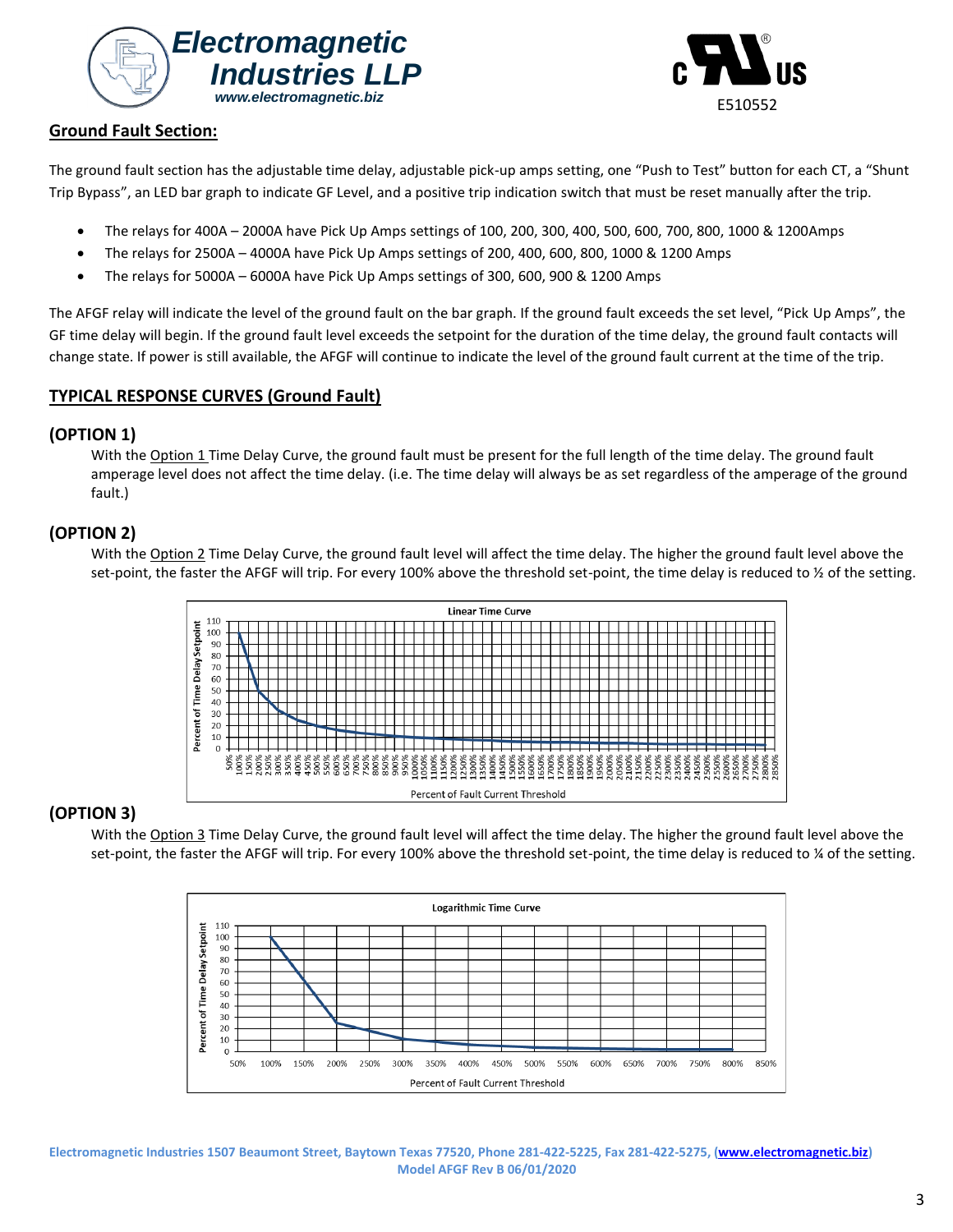



# **Relay Selection**

| Model  | Switch<br>Rating | <b>Solid State Relay</b><br>Option | <b>Ground Fault Response</b><br><b>Curves</b> | Zone<br><b>Interlock</b> | <b>Fuse Curve</b><br>Option |
|--------|------------------|------------------------------------|-----------------------------------------------|--------------------------|-----------------------------|
| AFGF-3 | $A = 400A$       | $1 = w /$ Solid State              | $1 = Standard$                                | $1 = With$               | A-Z                         |
|        | $B = 600A$       | $2 = w/o$ Solid State              | $2$ = Linear Inverse                          | $2 = \text{Without}$     |                             |
|        | $C = 800A$       |                                    | $3 =$ Logarithmic Inverse                     |                          |                             |
|        | $D = 1200A$      |                                    |                                               |                          |                             |
|        | $F = 1600A$      |                                    |                                               |                          |                             |
|        | $G = 2000A$      |                                    |                                               |                          |                             |
|        | $H = 2500A$      |                                    |                                               |                          |                             |
|        | $J = 3000A$      |                                    |                                               |                          |                             |
|        | $K = 3500A$      |                                    |                                               |                          |                             |
|        | $M = 4000A$      |                                    |                                               |                          |                             |
|        | $N = 5000A$      |                                    |                                               |                          |                             |
|        | $P = 6000A$      |                                    |                                               |                          |                             |

**Example:** Part Number AFGF-3G112A = Overcurrent/Ground Fault Relay, for a 2000A switchgear/pressure switch, with solid state relay, standard GF Trip time delay, w/o interlock and the standard overcurrent trip curve.

# **CT Selection/CT Requirements \* The Switch Rating must match the sensors being used.**

**CT/Sensors are produced under Electromagnetic Industries LLP Instrument Transformers UL File E238872. Use of any other CTs void the warranty of this product and may result in damage to equipment and the relay.**

Other CT/Sensor configurations availiable, Contact Electromagnetic Industries for options.





| Switch | <b>Relay Series</b> | CT Part       |       |           |           |                |       |                |
|--------|---------------------|---------------|-------|-----------|-----------|----------------|-------|----------------|
| Rating | Number              | Number        | A1    | <b>B1</b> | <b>B2</b> | C <sub>1</sub> | C2    | D <sub>1</sub> |
| 400    | $AFGF-3A---$        | 194-162-1-T-3 | 2.50" | 4.88"     | N/A       | 3.50"          | 4.50" | 2.19"          |
| 600    | AFGF-3B- - - -      | 194-242-1-T-3 | 2.50" | 4.88"     | N/A       | 3.50"          | 4.50" | 2.19"          |
| 800    | AFGF-3C----         | 100-322-1-T-3 | 4.00" | 7.00"     | 5.60"     | 5.60"          | 7.00" | 2.20"          |
| 1200   | $AFGF-3D---$        | 100-482-1-T-3 | 4.00" | 7.00"     | 5.60"     | 5.60"          | 7.00" | 2.20"          |

|                             | 典典典<br><b>LABEL</b><br>$+(4)$ 0.31 DIA<br>HOLES | ۵Ł.<br>$-0.44$ |
|-----------------------------|-------------------------------------------------|----------------|
| <b>B1</b><br>B <sub>3</sub> | A <sub>1</sub>                                  | <b>B2</b>      |
| $\mathbf{f}$                | A <sub>2</sub><br>A <sub>3</sub>                | 1.63           |

| Switch<br>Rating | <b>Relay Series</b><br>Number | <b>CT Part Number</b>  | A1    | A2    | A <sub>3</sub> | <b>B1</b> | <b>B2</b> | B <sub>3</sub> |
|------------------|-------------------------------|------------------------|-------|-------|----------------|-----------|-----------|----------------|
| 800              | AFGF-3C----                   | 550T041X071-322-001T-3 | 4.10" | 6.40" | 7.30"          | 7.10"     | 10.0"     | 10.9"          |
| 1200             | AFGF-3D- - - -                | 550T041X071-482-001T-3 | 4.10" | 6.40" | 7.30"          | 7.10"     | 10.0"     | 10.9"          |
| 1600             | AFGF-3F----                   | 550T041X071-322-002T-3 | 4.10" | 6.40" | 7.30"          | 7.10"     | 10.0"     | 10.9"          |
| 2000             | AFGF-3G----                   | 550T041X071-402-001T-3 | 4.10" | 6.40" | 7.30"          | 7.10"     | 10.0"     | 10.9"          |
| 2500             | AFGF-3H- - - -                | 550T041X071-502-001T-3 | 4.10" | 6.40" | 7.30"          | 7.10"     | 10.0"     | 10.9"          |
| 3000             | AFGF-3J- - - -                | 550T058X071-602-001T-3 | 5.80" | 7.00" | 9.00"          | 7.10"     | 10.0"     | 10.9"          |
| 3500             | AFGF-3K----                   | 550T058X071-702-001T-3 | 5.80" | 7.00" | 9.00"          | 7.10"     | 10.0"     | 10.9"          |
| 4000             | AFGF-3M----                   | 550T080X117-802-001T-3 | 8.00" | 9.50: | 11.1"          | 11.7"     | 14.5"     | 17.9"          |
| 5000             | AFGF-3N- - - -                | 550T080X141-103-001T-3 | 8.00" | 9.50: | 11.1"          | 14.1"     | 17.0"     | 19.0"          |
| 6000             | AFGF-3P----                   | 550T080X141-123-001T-3 | 8.00" | 9.50: | 11.1"          | 14.1"     | 17.0"     | 19.0"          |

**Electromagnetic Industries 1507 Beaumont Street, Baytown Texas 77520, Phone 281-422-5225, Fax 281-422-5275, [\(www.electromagnetic.biz\)](http://www.electromagnetic.biz/) Model AFGF Rev B 06/01/2020**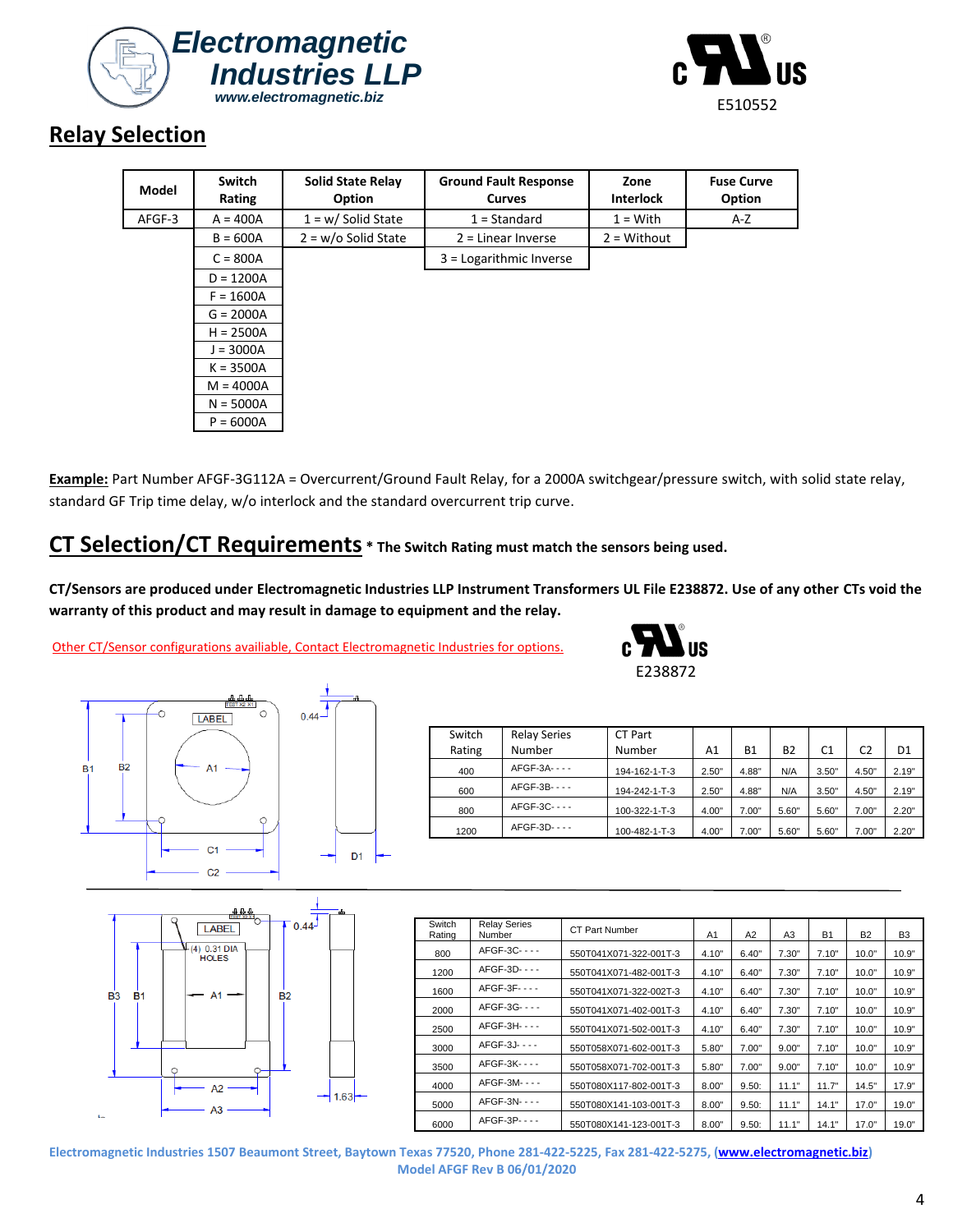# I GFP | 6 | 7 | 8 **Electromagnetic Industries 1507 Beaumont Street, Baytown Texas 77520, Phone 281-422-5225, Fax 281-422-5275, [\(www.electromagnetic.biz\)](http://www.electromagnetic.biz/)**

**Model AFGF Rev B 06/01/2020**

# **Typical Installation:**

#### $X1$ X2 X3  $X1$ X2 X3 X1 X2 X3 B  $\mathsf{C}$ A  $\bullet$  GND Power **AFGF Relay**  $\bullet \land$ 120Vac Optional (See Note 1) (See Note 1) Ground Fault Over Current Zone Interlock Contacts Contacts  $T8$ **T7** T<sub>9</sub>  $O$  T<sub>2</sub> T5 0 0 T6  $\bullet$  $\bullet$  $\bullet$ **T1 0**

### Notes:

- 1) The Ground Fault and Over Current contacts are isolated from each other internally. They are shown in parallel, but can be used for different devices if required.
- The Neutral sensor is only required when there is a neutral present. Failure to install a Neutral sensor in systems with a Neutral buss will cause the relay to see Ground Faults when they may not be present.
- Recommend use of twisted pair for X1-X1 and X2-X2 connections.
- Optional remote Mode Select Switch (N/C), must be replaced w/ jumper if not used.

# **Ground Fault Relay Zone Interlock**

Note: The GFP, GFPV and AFGF Model Relays with interlock are all compatible with each other. When Interlock option is installed and wired correctly the units will work in any configuration. (For typical operation, see page 7)

**Shunt Trip Device** Supplied by others





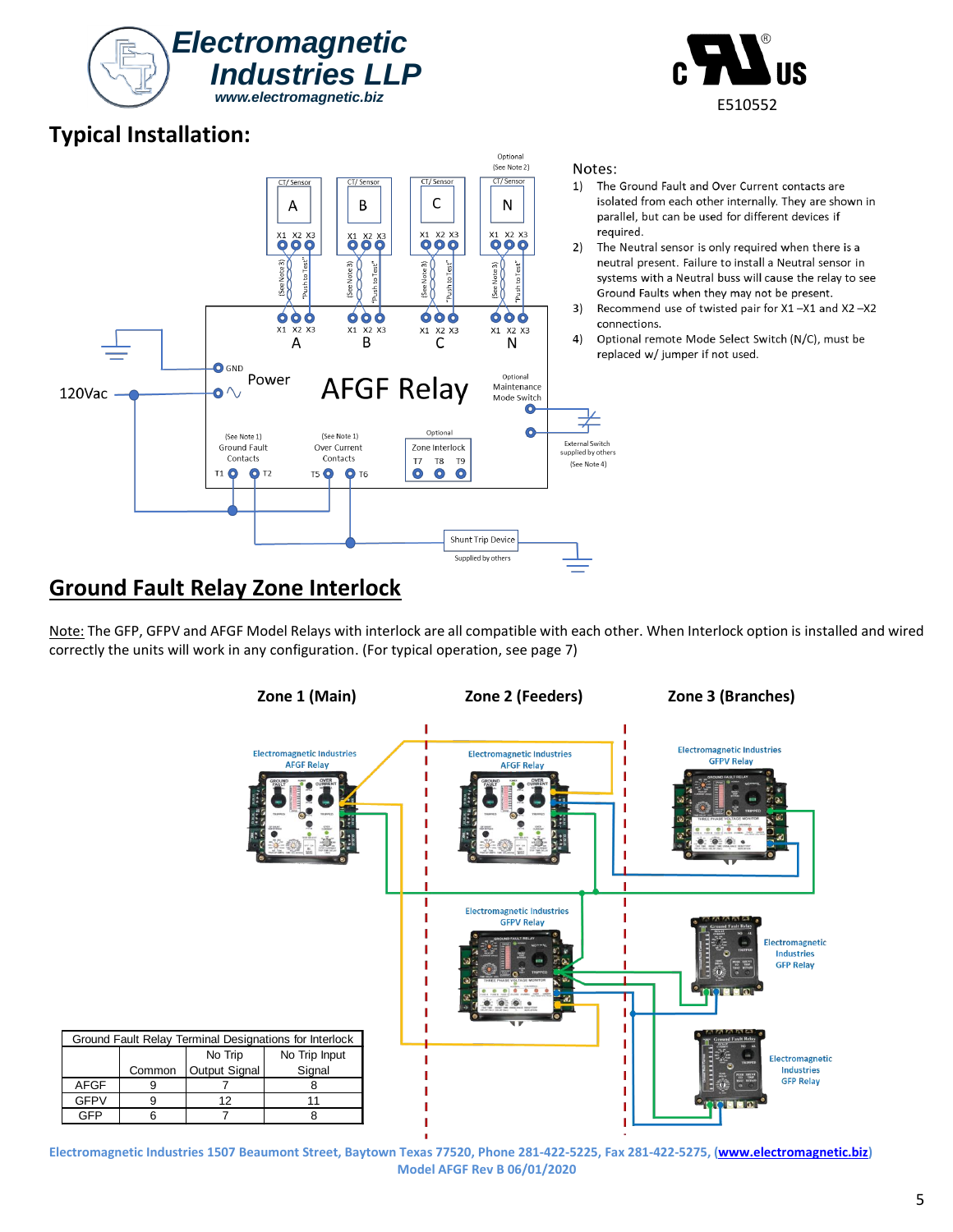



# **Typical Relay and CT Installation**



### **To determine if the neutral is grounded in only one place at the service entrance in accordance with the "National Electrical Code":**

- 1. De-energize equipment. (Disconnect Power)
- 2. Remove ground bond link
- 3. Using a megger, measure resistance of each phase and the neutral to ground. (In accordance with NEC requirements, the resistance should be 1 mega ohm.)
- 4. Reconnect bond link
- 5. Reconnect power and check power indication (LED)

### **To test the entire system (including the disconnect device):**

**Note:** For testing the Ground fault section, perform steps 1 – 3. For testing the Overcurrent section, depress and hold the Test Select switch on the Relay while performing steps  $1 - 3$ .

- 1. Verify control power LED indicator is illuminated.
- 2. Press the "Push to Test" pushbutton on the AFGF relay for the sensor being tested. (The trip indicator will go to the tripped position and the disconnect device will open)
- 3. Reset the relay and disconnect device.

### **To test the Ground Fault CT/Sensor and Relay only:**

- 1. Verify control power LED indicator is illuminated.
- 2. Press and hold the "Shunt Trip Bypass" pushbutton on the AFGF relay.
- 3. Press the "Push to Test" pushbutton for the sensor being tested. (The Ground Fault Relay will trip)
- 4. Reset the relay, and then release the "Shunt Trip Bypass" pushbutton.